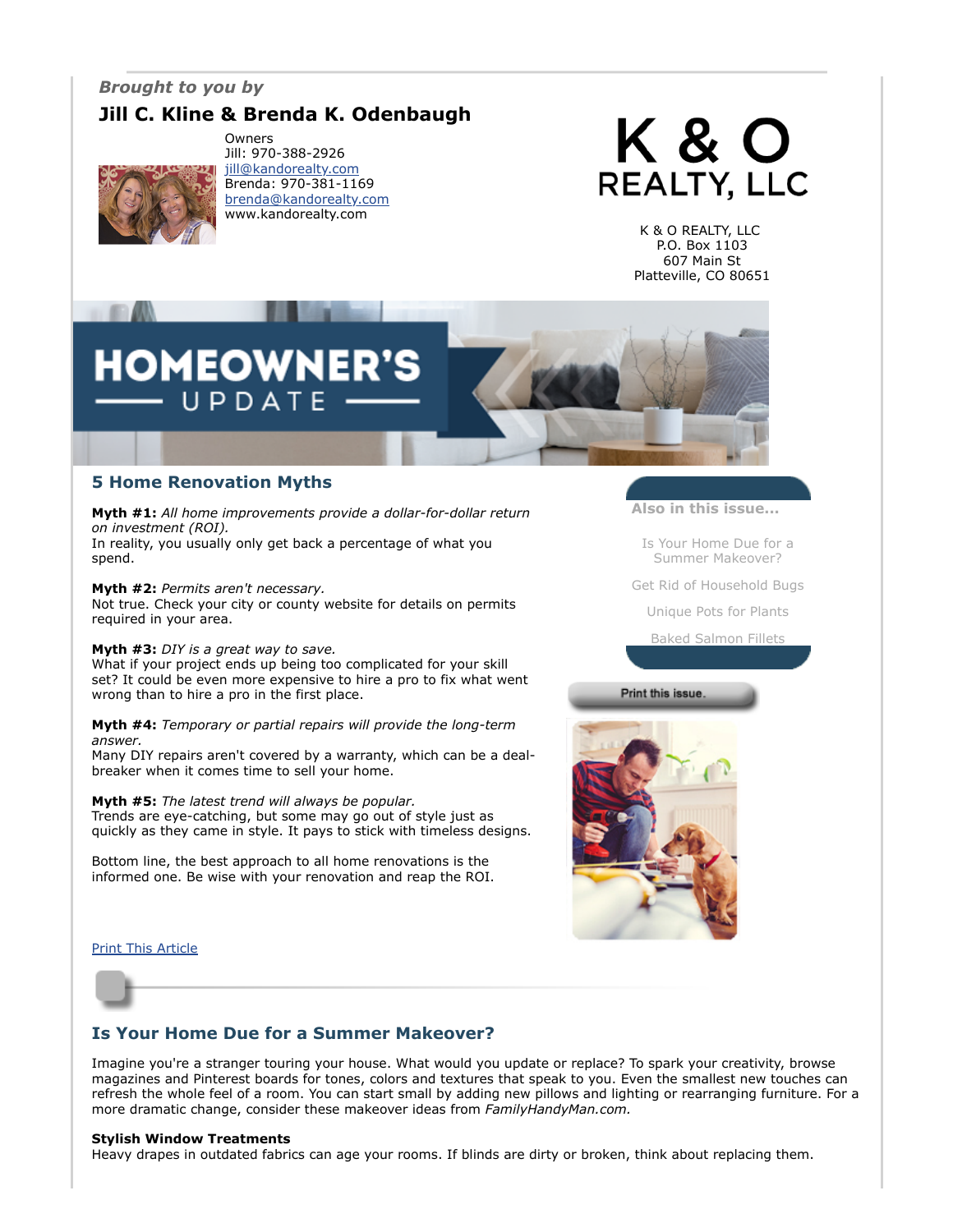UPDATE: Horizontal blinds and lightweight curtains help refresh and lighten your interiors.

## **Open Spaces**

Floor-to-ceiling mirrors were popular in the '80s to make a small space look bigger.

UPDATE: Vaulted ceilings and picture windows are a great way to open up a room and bring in more light.

## **Chic Finishes**

Old wallpaper and borders can age your home dramatically. Consider hiring a pro to strip old paper and hang the new.

UPDATE: If you like the feel of wallpaper, try a modern faux-finish or a painted pattern such as stripes.

## **Bright Bathrooms**

Glass block windows can sometimes date your space.

UPDATE: Skylights offer an updated way to bring more natural light into your bathroom.

## **On-Trend Colors**

You loved those trendy paint colors back in the day, but now they look like a timestamp.

UPDATE: Create space and airiness by painting walls in lighter neutral colors.

## **Elegant Fixtures**

Dated light fixtures don't do much to complement today's decor.

UPDATE: Dramatically change a room with modern or industrial lighting in updated colors and materials.

## [Print This Article](javascript:print();)

## <span id="page-1-0"></span>**Get Rid of Household Bugs**

Do you cringe at the thought of what might lurk beneath that old cardboard box in the corner of your garage, basement, shed, or other storage area? If you're tired of dealing with bugs in your home, the following tips can help you eliminate them.

## **Keep Things Dry**

Some bugs are drawn to dark, damp areas, so keep your storage areas as dry as possible by fixing leaky pipes or faucets and using a dehumidifier.

### **Clean Thoroughly**

Sort and examine all storage items, and clean every surface before putting them back. Pay close attention to small areas where bugs can hide.

### **Move the Food**

Don't store food near your household storage areas, as it can attract unwanted pests.

### **Hire an Exterminator**

If your bug problem becomes overwhelming, it may be time to bring in a professional.

## [Print This Article](javascript:print();)



## <span id="page-1-1"></span>**Unique Pots for Plants**

If the gift of your green thumb has your plants quickly outgrowing their more traditional pots and planters, don't despair. Consider repurposing or finding unique containers to display plants around your home, greenhouse or garden. Here are a few ideas to get you started.

### **Birdcage**

You can turn an antique cage into a unique hanging planter. Line the cage's base and cover with burlap, chicken wire and moss. Add container potting mix and trailing plants like ivy or donkey tail for an eye-catching look.

### **Furniture**

Excess furnishings or thrift-store treasures such as wooden chairs, old sinks or even broken appliances can be used as industrial-style planters. Be sure to pay attention to the depth of your planter. Shorter plants, like succulents, fit great